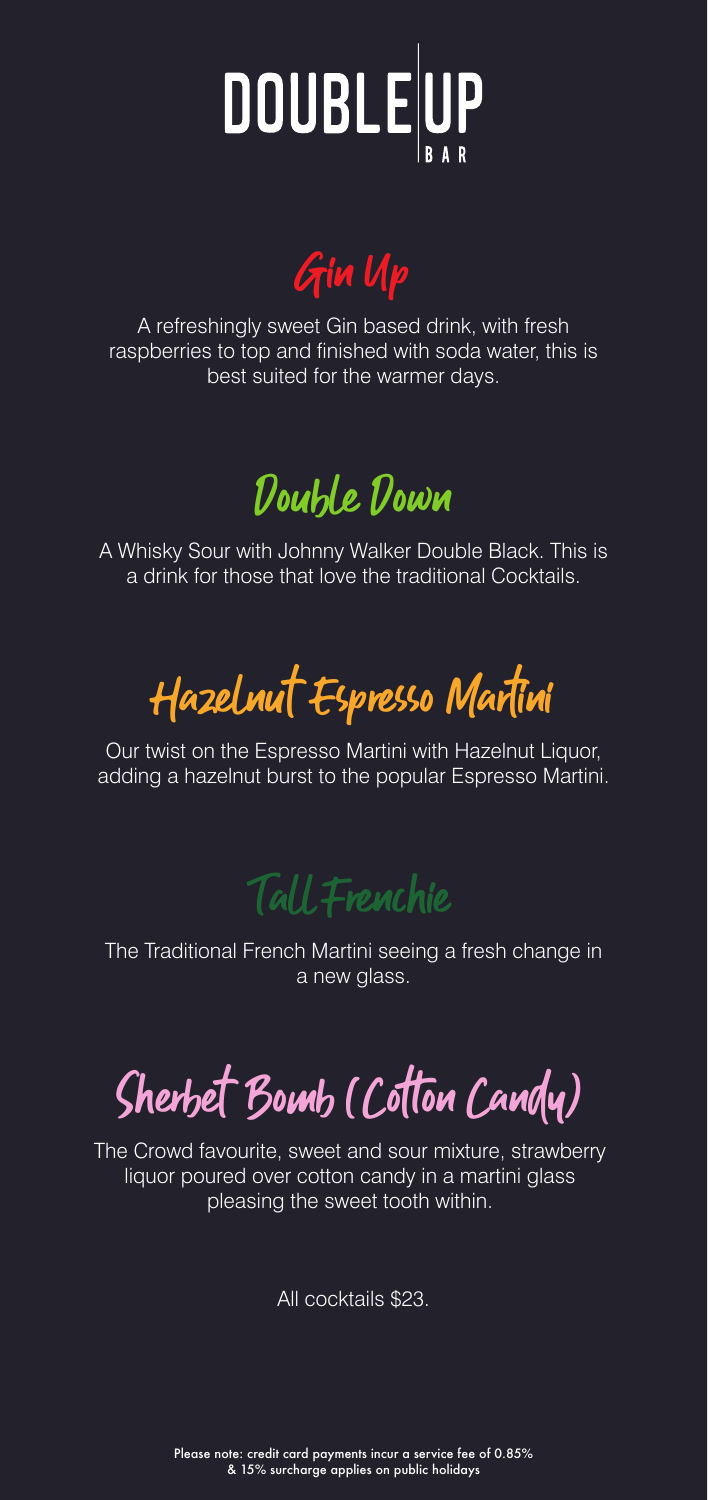# **WINES**

|           | <b>SPARKLING &amp; CHAMPAGNE</b>                                        | Glass   | <b>Bottle</b> |  |
|-----------|-------------------------------------------------------------------------|---------|---------------|--|
|           | Hardy's "The Riddle" Sparkling<br>McLaren Vale, South Australia         | \$9.50  | \$45.00       |  |
|           | <b>Chandon Brut</b><br>Yarra Valley, Victoria                           |         | \$76.00       |  |
|           | Da Luca Prosecco<br>Veneto, Italy                                       | \$14.00 | \$65.00       |  |
|           | T'Gallant Prosecco<br>Multi Regional, Victoria                          | \$14.00 | \$72.00       |  |
|           | Piper-Heidsieck Champagne<br>Reims, France                              | \$23.00 | \$125.00      |  |
|           | Moët & Chandon Champagne<br>Épernay, France                             |         | \$170.00      |  |
|           | MOSCATO                                                                 |         |               |  |
|           | Beach Hut<br>Eden Valley, South Eastern Australia                       | \$9.50  | \$50.00       |  |
|           | <b>WHITE WINE</b>                                                       |         |               |  |
|           | Irvine "Springhill" Riesling<br>Eden Valley, South Australia            | \$10.00 | \$48.00       |  |
|           | Grant Burge "Benchmark" Pinot Grigio<br>Barossa Valley, South Australia | \$10.00 | \$48.00       |  |
|           | Hardy's "The Riddle" Sauvignon Blanc<br>McLaren Vale, South Australia   | \$9.50  | \$45.00       |  |
|           | Babich "Black Label" Sauvignon Blanc<br>Marlborough, New Zealand        | \$12.00 | \$55.00       |  |
|           | Seppelt "Drives" Chardonnay,<br>Multi Region Blend, Victoria            | \$11.00 | \$50.00       |  |
| ROSÉ WINE |                                                                         |         |               |  |
|           | Marty's Block Rosé<br>Oxford Landing, South Australia                   | \$9.50  | \$45.00       |  |
|           | RED WINE                                                                |         |               |  |
|           | Cape Schanck Pinot Noir<br>Mornington Peninsula, Victoria               | \$11.00 | \$50.00       |  |
|           | Growers Gate Shiraz<br>South Australia                                  | \$10.00 | \$48.00       |  |
|           | Earthworks Shiraz<br>Barossa Valley, South Australia                    | \$12.00 | \$55.00       |  |
|           | Hardy's "The Riddle" Shiraz Cabernet<br>South Eastern Australia         | \$9.50  | \$45.00       |  |
|           | Hartog's Plate Cabernet Merlot<br>Western Australia                     | \$10.00 | \$48.00       |  |

Please note: credit card payments incur a service fee of 0.85% & 15% surcharge applies on public holidays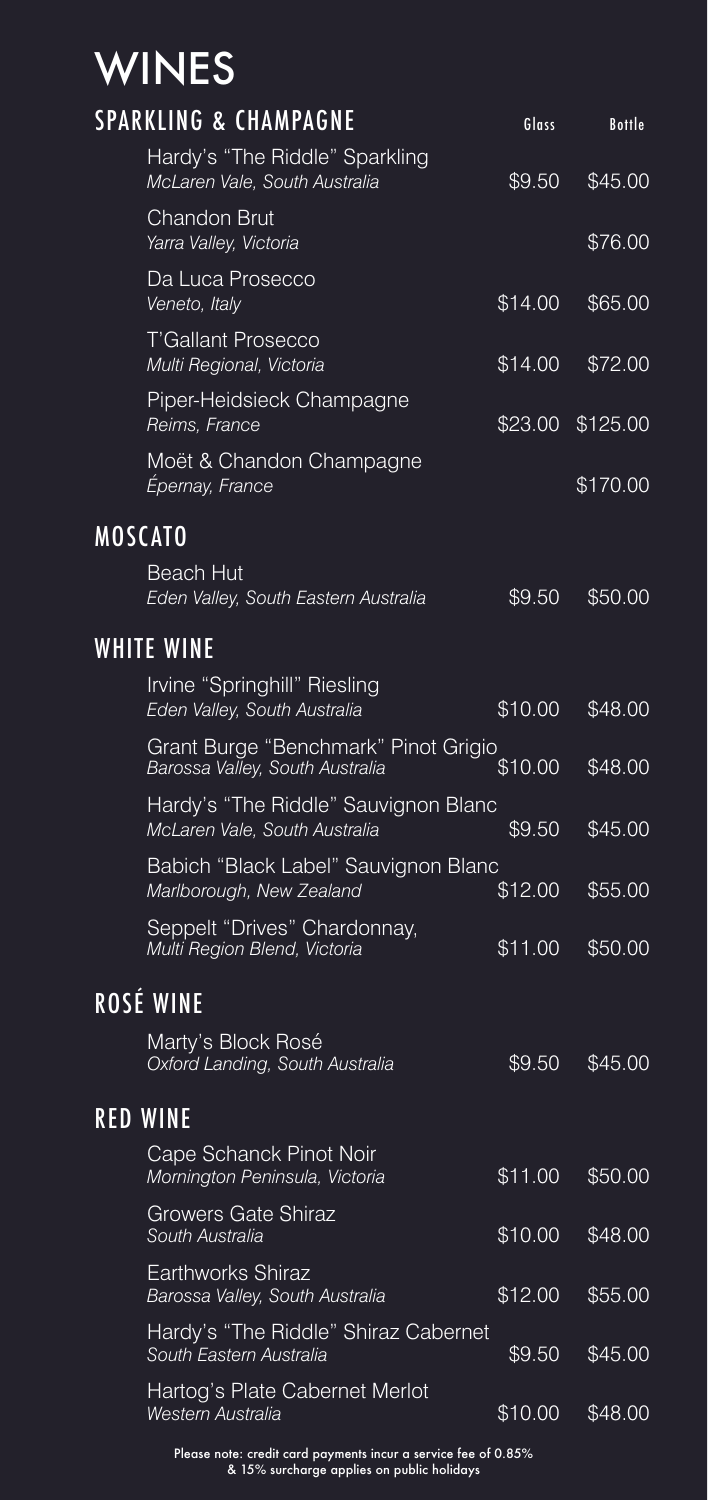## TAP BEERS

| DRAUGHT BEER                      | POT    | <b>SCHOONER</b> | <b>PINT</b> |
|-----------------------------------|--------|-----------------|-------------|
| Carlton Draught                   | \$6.80 | \$10.20         | \$13.50     |
| <b>VB</b>                         | \$6.80 | \$10.20         | \$13.50     |
| Fat Yak                           | \$7.80 | \$12.00         | \$15.50     |
| Somersby Apple Cider              | \$7.80 | \$12.00         | \$15.50     |
| Peroni                            | \$8.80 | \$13.50         | \$17.00     |
| Carlton Dry                       | \$6.80 | \$10.20         | \$13.50     |
| <b>Great Northern Super Crisp</b> | \$6.30 | \$9.60          | \$12.50     |
| 4Pines Pacific Ale                | \$7.30 | \$11.20         | \$14.50     |
| Mountain Goat "The Goat"          | \$7.30 | \$11.20         | \$14.50     |

### BOTTLED BEERS

### LOCAL

| XXXX Gold                    | \$8.50  |
|------------------------------|---------|
| VB                           | \$10.00 |
| Carlton Dry                  | \$10.00 |
| Pure Blonde                  | \$10.50 |
| Crown Lager                  | \$11.50 |
| Little Creatures Pale Ale    | \$12.00 |
| <b>Furphy Refreshing Ale</b> | \$11.00 |
| <b>Byron Bay Lager</b>       | \$11.00 |
| -------                      |         |

#### IMPORTED

| Corona           | \$12.50 |
|------------------|---------|
| Heineken         | \$12.00 |
| <b>Budweiser</b> | \$11.50 |
| Coor's Light     | \$10.50 |
| Guinness         | \$12.00 |